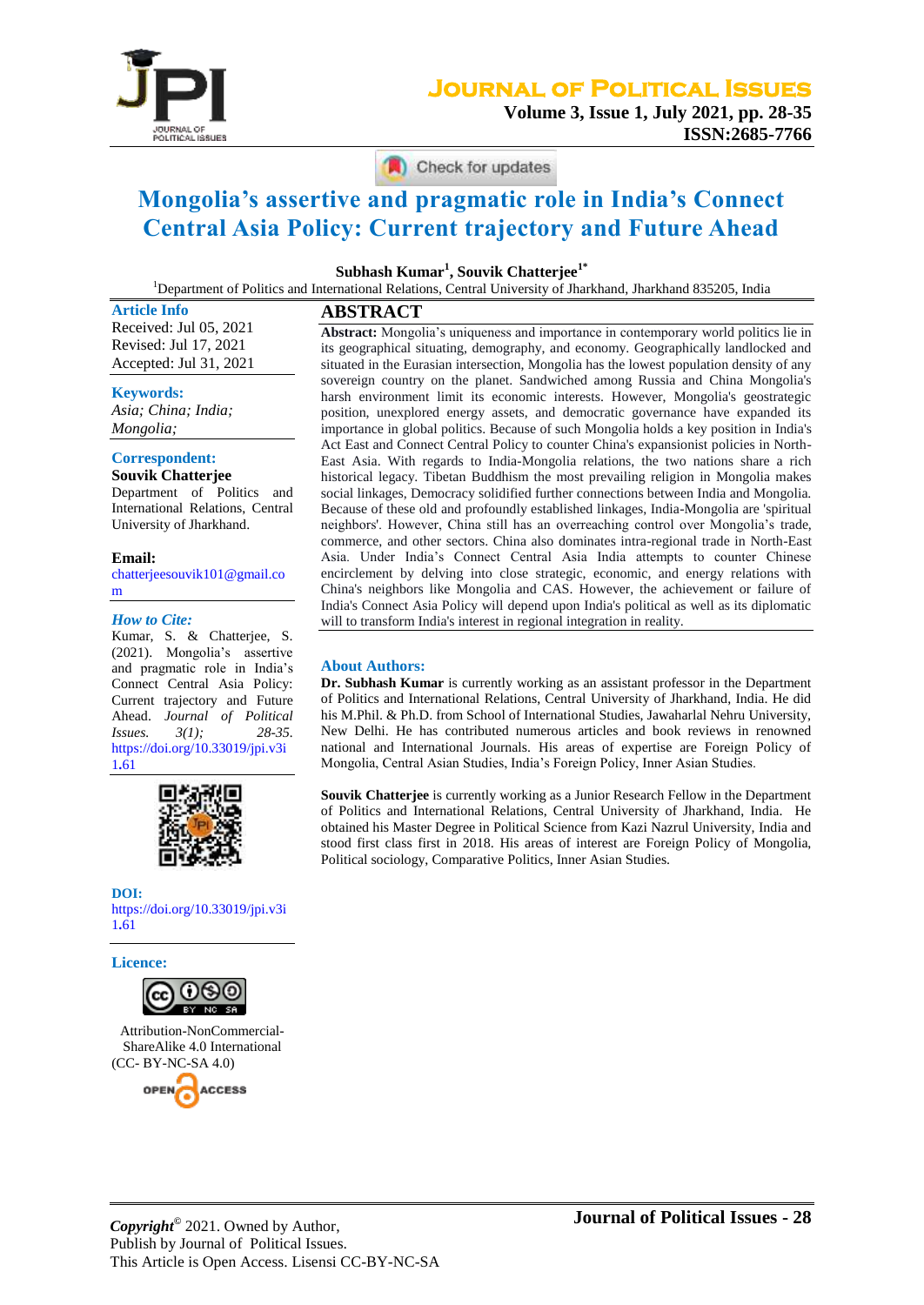# **INTRODUCTION**

Mongolia's uniqueness and importance in contemporary world politics lie in its geographical situating, demography, and economy. Geographically landlocked and situated in the Eurasian intersection, Mongolia has the lowest population density of any sovereign country on the planet. Sandwiched among Russia and China Mongolia's harsh environment limit its economic interests. However, Mongolia produces the world's best cashmere, has vast energy and mineral assets (Goodson & [Addleton, 2020\)](#page-6-0). Mongolia's geostrategic position, unexplored energy assets, and democratic governance have expanded its importance in global politics. Because of such Mongolia holds a key position in India's Act East and Connect Central Policy to counter China's expansionist policies in North-East Asia.

Mongolia, after its democratization in the 1990s, has been resolved to transform itself as a landlocked to land-connected cosmopolitan [\(Bulag, 2010\)](#page-6-1). Geographically, Mongolia is landlocked by Russia and China. During the rule of Chinggis Khan Mongolia expanded its reach from the eastern edge of Asia to the most distant parts of Europe. Due to this intermingling, Mongolia shares social, cultural linkages with other Central Asian States (CAS henceforth). After its autonomy in 1921 till 1991, Mongolia was a Soviet Satellite however officially it was never part of the USSR. However, since its democratic transformation in 1991, Mongolia focuses on a free-market economy and developing cordial relations with its neighbors and other major powers. Without the fundamental Soviet assistance, Mongolia looks for multilateral partnerships and alliances to sustain its domestic economy. Mongolia's Third Neighbor policy aims at balancing its relations with its two powerful neighbors, the Peoples' Republic of China and the Russian Federation while exploring financial, energy, and multilateral partnership with the USA, Japan, and Germany, India, Japan, the Republic of Korea, etc.

With regards to India-Mongolia relations, the two nations share a rich historical legacy. In spite of limited political and economic exchanges, the social and cultural aspects of their relationship are emphasized for ages. While Tibetan Buddhism the most prevailing religion in Mongolia makes social linkages, Democracy solidified further connections between the two. Indian monks visited and spread Buddhism in Mongolia in about the fifth Centuries A.D. Furthermore, there are additional linkages between India and Mongolia. Also linguistic affinity along with other affinities beginning from wrestling to clothing, there is a great degree of resemblance between the two [\(Nyamdavaa, 2003\)](#page-7-0). Because of these old and profoundly established linkages, Prof. Oidov Nyamdeva named India-Mongolia as 'spiritual neighbors' [\(Nyamdavaa, 2015\)](#page-7-1). The two nations are searching for deeper Strategic, Economic, and Energy cooperation which are given priority in India's Connect Asia Policy and Mongolia's Third Neighbors Policy. Mongolia since the 1990s attempts to extend its sphere of influence beyond Russia and China and accept India as an important strategic partner.

# **OBJECTIVES OF THE STUDY**

India under its Connect Central Asia Policy is attempting to counter Chinese encirclement by delving into close strategic, economic, and energy relations with China's neighbors like Mongolia and CAS. Remembering these progressions in Indian Foreign policy this study will attempt to uncover the following objectives I. Challenges and difficulties in India's Connect Central Asia policy and II. The importance of Mongolia in India's Connect Central Asia policy and its implications in North-East Asian politics.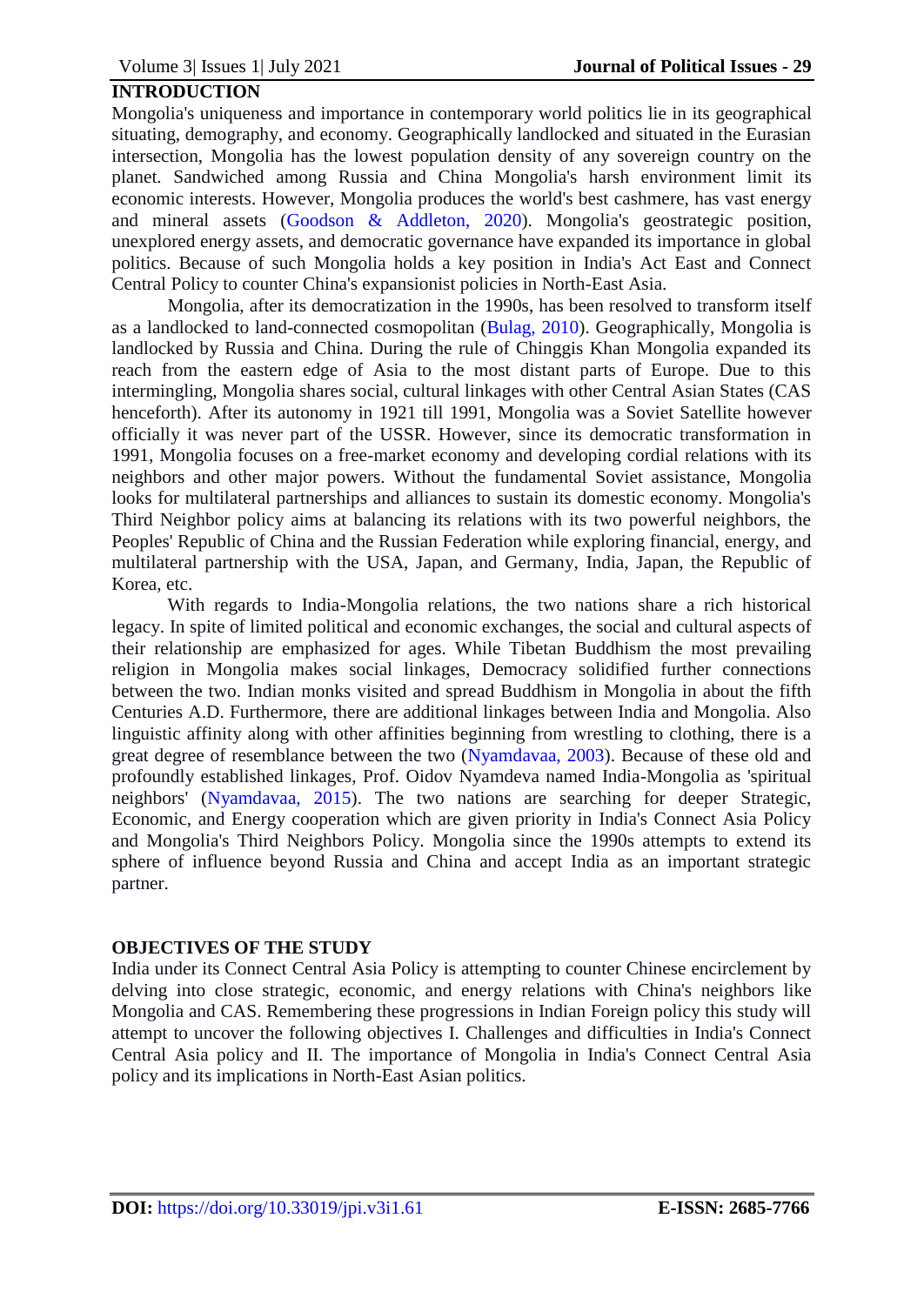#### **RESEARCH METHOD**

Generally, foreign relations between nations require a systematic understanding of pertaining issues to understand the current direction and to comprehend the future potentiality of the relation. It requires a complete understanding of available sources. This study is an attempt to understand the significance of Mongolia in India's Connect Central Asia Policy using qualitative data. Existing works both primary and secondary sources along with eresources and news coverings on this issue are consulted extensively.

# **RESULTS**

#### **Mongolia and The New Great Game**

Mongolia for a while was able to maintain its autonomy and established the largest empire under the dynamic and capable authority of Chinggis Khan. However, with the rising force of China's Qing dynasty, Mongolia became the part of Chinese empire from 1691 to 1911. Thereafter because of the Chinese oppressive treatment of Mongols, Mongolia looked for complete autonomy. Under the Treaty of Kyakhta in 1915 China for a short time recovered control of Mongolia yet with the help of the USSR, Mongolia removed the Chinese after the 1917 October Revolution (Goodson & [Addleton, 2020\)](#page-6-0).

Before the end of the cold war, Mongolia stayed as a Soviet Satellite and depended heavily on financial assistance from the USSR [\(Rossabi, 2009\)](#page-7-2). Also, the USSR assisted Mongolia to ousted the monarchy and set up communism in the country. Mongolia's geostrategic location helped it as a buffer state with China. So Mongolia during this time was not only dependent upon the USSR for monetary assistance, Mongolia's internal and external strategies were molded by the USSR.

The democratic transformation of Mongolia began with Gorbachev's Glasnost and Perestroika that affected Mongolia significantly. The democratization in Mongolia took off with Iltod and Orchilan Baigalalt [\(Krishna, 2017\)](#page-6-2). Mongolia, unlike its neighbors, especially in Central Asia, is more internally stable and emerged as a regional beacon for democratic development in the region [\(Krishna, 2017\)](#page-6-2). Because of Mongolia's democracy and its mineral wealth, Mongolia is drawing the attention of major powers to invest in its neglected energy sector. Nonetheless, Mongolia's two neighbors Russia and China are still dominating Mongolia's foreign policy, especially security and energy policies. The internal reforms alongside the changed geostrategic situation make it feasible for Mongolia to pursue realist foreign policy based on post-soviet public interests [\(Krishna, 2017\)](#page-6-2). Mongolian Foreign Policy Blue Book (2000) by the Ministry of External Relations stressed favorable internal and external conditions to maintain Mongolia's national interests, along with financial development and ensure its national security [\(Policy Planning and Coordination Department](#page-7-3)  [2000;](#page-7-3) [Krishna, 2017\)](#page-6-2). So diversity and geopolitics have forced Mongolia to adopt a multilateral foreign policy.

# **Mongolia in The New World Order: From Soviet Satellite to Democratic Transformation**

Nonetheless, with the disintegration of the USSR, Mongolia experienced significant challenges. Mongolia for a while dependent upon on USSR for financial and security assistance. Almost 40% of Mongolia's GDP, energy assets, most of its heavy machinery, and consumer goods were imported from the USSR (Goodson & [Addleton, 2020\)](#page-6-0). With the collapse of the USSR, the Mongolian economy endured a dramatic loss. Also, the USSR for quite a while helped Mongolia to sway from Chinese animosity. Without the help of the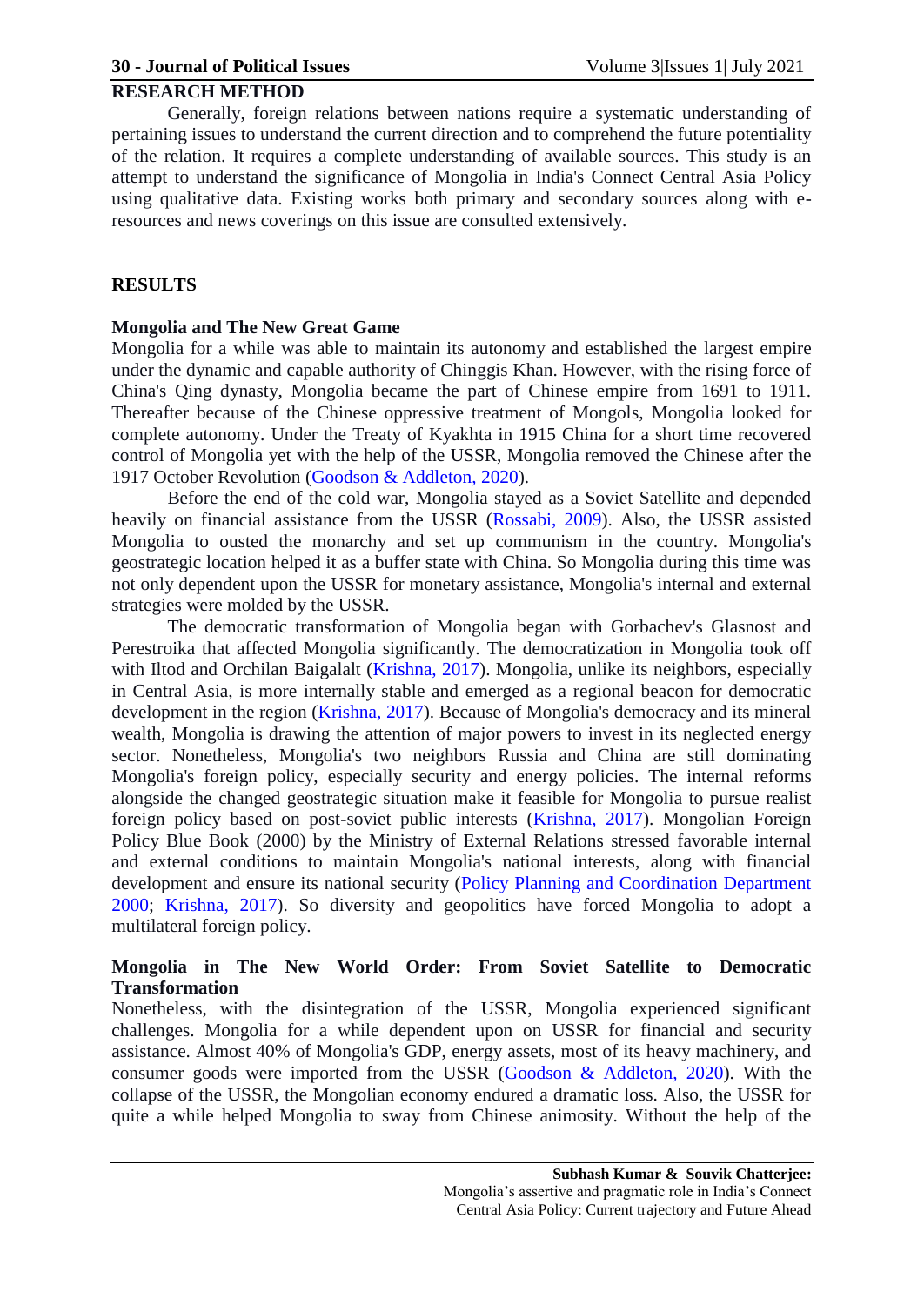USSR, China again claiming Mongolia as a part of its territory and there is a growing concern that Mongolia will endure a similar destiny such as Tibet and Taiwan.

Mongolia attempted to counter this with two specific policies each having its own geostrategic and economic objectives. Under the good neighbor policy, Mongolia began balancing its relationship with its two powerful neighbors Russia and China. Furthermore, under the ambit of the third neighbors' policy, Mongolia tries to foster more political, financial, and social exchanges with nations like the United States, Japan, South Korea, India, Australia, and so on. Lately, China's assertiveness over North-East Asia, particularly Mongolia, has expanded while the West is trying to use Mongolia as an ally to counter China. Mongolia's democracy, geopolitical positioning alongside its neglected immense energy assets are bringing fundamental changes in North Asian security.

#### **Beijing's Assertion in Mongolia and its Implications for India**

In recent times China has emerged as a global hegemon which is also evident in its complete control over North-East Asia and Mongolia specifically. Under the Belt Road Initiative(BRI) China is using infrastructure as leverage to further strategic and economic interests in Asia and Africa. (Goodson & [Addleton, 2020\)](#page-6-0).

With the help of six transnational corridors, China plans to connect Eastern Europe via Mongolia and Russia (Goodson & [Addleton, 2020\)](#page-6-0). These passages will create new mineral markets for Mongolia and help Mongolia to act as a North-East Asian logistic hub. In the post-cold war period, China's authority over Mongolia increased considerably. China isn't just financing costly infrastructures in Mongolia, yet in addition. China attempts to influence Mongolia's politics as well. As of late China dominates Mongolia's economy. The majority of Mongolia's minerals like copper, coal, and gold are traded to China while Mongolia is importing energy and other essential services from China. Because of this over-reliance on China, the Mongolian economy is profoundly helpless against Chinese economic fluctuations which prompted a meltdown in Mongolia's economy. Even though India and Western forces are creating economic tie-ups with Mongolia, China has an overextending command over Mongolia. China controls and dominates Mongolia's trade, commerce, and energy sector. China also has overriding control over intra-regional trade in North-East Asia including Mongolia. The complete trade volume between China and other North Eastern Countries in 2018 crossed 758 billion US \$ that demonstrates the Chinese supremacy in the region [\(Xia,](#page-7-4)  [2019\)](#page-7-4). In North-East Asia, the two most powerful countries, China and Japan, are focusing on Mongolia's neglected energy assets.

Japan is helping Mongolia in FDI's while the People's Republic of China is presently the largest trading partner of Mongolia. Nonetheless, because of the political unrest business and exchange exercises with China are enduring impressively. To counter this, China alongside other North-East Asian nations is setting up a multilateral forum to explore new possibilities in energy, business, and infrastructural improvement in the region. China is providing financial and strategic help to all its North East Asian neighbors as part of China's debt diplomacy. On opposite India and Western forces have limited interaction with Mongolia in the strategic, trade, and energy sector. As far Indo-Mongolian Bilateral Trade is concerned, trade potential was estimated at 8.45 billion U.S dollars but in reality, Indo-Mongolian bilateral trade was just 12.03 million US dollars in 2015 (De & [Pan, 2017\)](#page-6-3). Mongolia's rich natural resources and minerals requires technical expertise and logistic support, here India can play a catalytic role. Under India's Act East Policy and Connect Central Asia Policy Mongolia occupy a key role to further India's interest in the Eastern part of Asia. Under the Central Asia policy, India intends to counter Chinese assertion in South Asia by strengthening its relations with Mongolia and extending its influence in Northeast Asia.

To influence Mongolia's Internal policies, China is utilizing Debt Diplomacy as a potent tool of Chinese foreign policy (Goodson & [Addleton, 2020\)](#page-6-0). As Mongolia is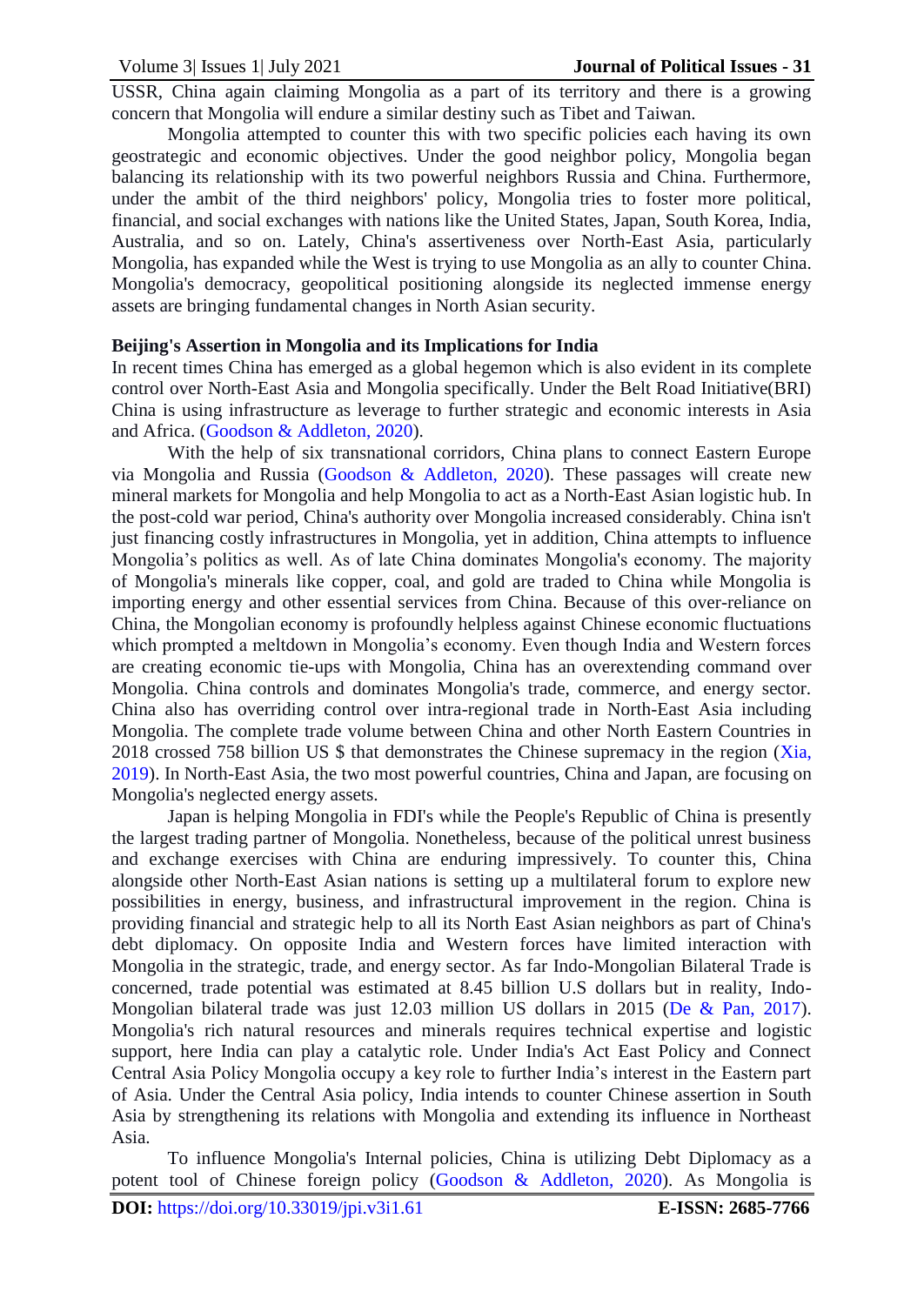#### **32 - Journal of Political Issues** Volume 3|Issues 1| July 2021

dependent on China in trade and energy, China is utilizing this to influence Mongolia's decision-making process. For instance, at the onset of the Dalai Lama's visit in 2016 Chinese increased trade tariffs on Mongolian products as punishment. In this aspect, the role of Russia is very critical. Alongside China, Russia is another important player in the region and both Mongolia and Russia enjoys cordial relation. Both China and Russia's geostrategic interests are dependent upon Mongolia because of its role as a buffer state. Similarly, to counter the US both Russia and China are looking for a military alliance with the help of Mongolia. Just like China, Russia attempts to rebuild its economy and strategy with Mongolia. Russia dominates Mongolia primarily in energy as it supplies around 80% of Mongolia's oil market, and bilateral trade has increased almost 40% since 2017 (Goodson & [Addleton, 2020\)](#page-6-0). Also, Russia is investing in a 1.5 billion \$ infrastructural project, along with the up-gradation of the trans-Mongolian railway, and use Mongolia as a route for the Russia-China gas line project.

# **DISCUSSION**

#### **The Role of Mongolia in India's Connect Central Asia Policy**

Geologically, Central Asia conjuncts Islam, Buddhism, Christianity, and Hinduism the four dominant religious faith of the globe. Albeit Modern Central Asia comprises Kazakhstan, Kyrgyzstan, Tajikistan, Turkmenistan, and Uzbekistan, Mongolia is part of this because of overlapping of cultures and similar lifestyles. Also, these states were reliant upon the USSR and part of COMECON. India and Central Asia also share rich historical exchanges. The Ancient silk route and Indus valley civilization fostered cultural and social exchanges between the Indian subcontinent and Central Asia. Because of this India always considers Central Asia as a part of India's "extended neighborhood". However, with the decline of the USSR, China's supremacy in Central Asia increased significantly.

Additionally, due to the Afghan Civil War, India lost its direct overland access to Central Asia. Before the fall of the USSR, Soviet Union had total predominance over Central Asia. All of the Central Asian states were either part of it or acted as a satellite of the Red State like Mongolia. The Indo-Soviet Treaty of Peace in 1971, increased economic cooperation and strategic convergence between India and the Soviet Union, allowed India to augment its relations with the Central Asian States. Notwithstanding, with the fall of the USSR, Central Asia has become increasingly unstable and rigged with ethnic and separatist movements. India requires stability in Central Asia as it shares borders with Pakistan and Afghanistan.

Mongolia is significant in this aspect because it can act as a geographical pivot between Russian China while sharing a close affinity with the Central Asian region as well. India under its Connect Central Asia and Look North policy focusing on both Central Asia and Mongolia. Today India develops strategic and trade relations with Central Asia and Mongolia. Thus Connect Central Asia Policy focuses on deeper political, security, economic, and cultural interactions with CAS and lately Mongolia as well [\(Ahamed, 2012\)](#page-6-4). Under this detailed approach, India focuses on many important areas including political cooperation, economic cooperation, strategic cooperation, regional connectivity, information technology (IT), cooperation in education, people-to-people contact, medical cooperation, and cooperation in regional groupings. With four key areas, Commerce, Connectivity, Consular, and Community, India is attempting to limit China's domination in the region and to ensure regional stability [\(Drishtiias.com,2019\)](#page-6-5).

Changing geopolitical equations are part of Connect Central Asia policy as this region is strategically positioned as an access point between Europe and Asia. Moreover, both Central Asia and Mongolia are richly endowed with natural gas, cotton, gold, copper,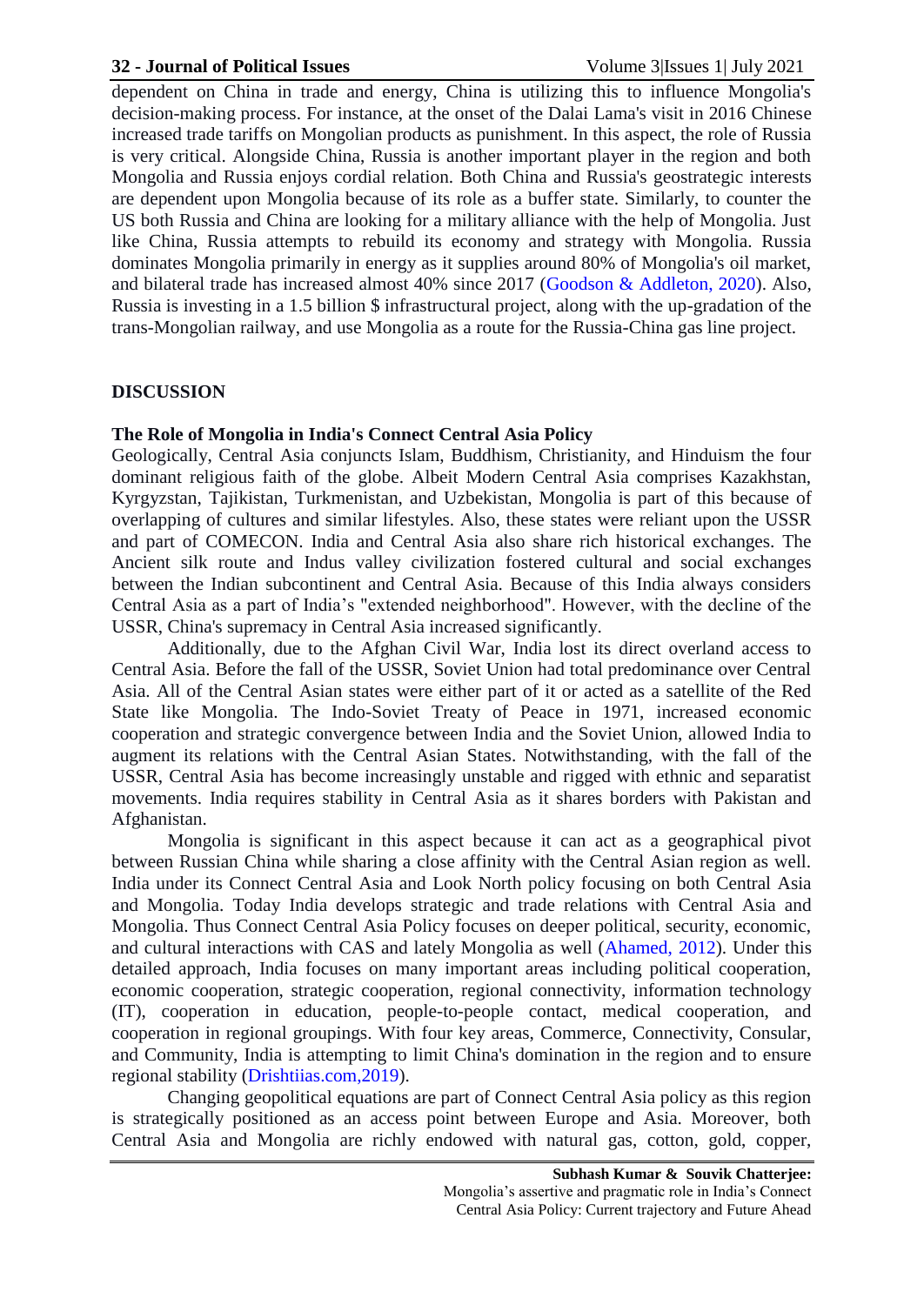aluminum, and iron. The expanding significance of energy security of the region's oil and gas resources has compelled India to develop more ties with Mongolia and CAS. India under this approach negotiated on the TAPI pipeline along with signing a civil nuclear deal with Kazakhstan. India is also focusing on [\(Drishtiias.com, 2019\)](#page-6-5). Both CAS and Mongolia require India's expertise in these sectors and deeper strategic cooperation will give a fresh impetus to trade relations with these countries. To convince the Central Asian States, the Indian PM visited all 5 central Asian countries and Mongolia called for greater participation in multilateral fora like the Eurasian Economic Union, Heart of Asia Conference, and Shanghai Cooperation Organisation.

Because of the landlocked positioning of Central Asian states and Mongolia, there is no direct sea route that impacts India's trade and energy interests in the region. With the Belt and Road Initiatives China is required to increase its dominance in the Central Asian republics and Mongolia in terms of investments within the region. Likewise, Russia and China's convergence in Mongolia has changed the dynamics of India's relations with Central Asia. Mongolia has ample natural assets like oil, gold, silver, iron, coal, etc. However, due to the absence of skill and troublesome environment

Mongolia's energy resources remained unexplored. In light of this Indian Government is keen on different geostrategic and mining projects in Mongolia. Alongside a joint military exercise, in 2015 India gave 1 billion dollars' line of credit to Mongolia to construct its firstever oil refinery followed by a high-level visit by Smt. Sushma Swaraj. In recent times there have been several high-level visits such as PM Modi's historical visit to Mongolia in 2015 followed by Mongolian President Khaltmaagiin Battulga's visit to India to discuss trade and investment potentials in the Mongolian energy sector. India is likewise in talks with Mongolia to have more prominent collaboration in the hydrocarbons and steel sector. During a virtual meeting, Indian Minister Pradhan praised leadership for their speedy approvals on the pending green field Mongol Refinery Project, built under a Line of Credit from the Government of India which is expected to complete by 2022 [\(The Hindu Business Line,](#page-7-5)  [2021\)](#page-7-5).

Nonetheless, China still maintains its hegemonic position both in Mongolia and Central Asia. Chinese supreme monopoly can be observed in trade, commerce, and energy sectors. Both the Western Powers and China are exploring the energy potentials of Mongolia and that's why they are investing in the energy sector. China, to expand its control, is interested in a multilateral dialogue between Mongolia and CAS regarding energy, trade, and infrastructural development in the region. Then again, despite historical and cultural linkages with the region, India's interaction in economic and energy sectors remains minimal. Mongolia's energy strategy is to a great extent dictated by its nearby neighbors, particularly China. Under India's Act East Policy and Central Asia Policy, India attempts to increase its presence in the further Eastern region of Asia. While India is in steady danger of Chinese encirclement policy in South Asia, India was not able to expand its influence beyond its immediate neighbors. Here Mongolia is going act as an influential player in the northeastern regional cooperation.

# **CONCLUSION**

In India's Connect Central Asia policy Mongolia holds a focal position both from a geostrategic point of view and from economic and energy avenues in the region. Mongolia's position connecting Central Asia, North East Asia, Far East Asia is attracting India to develop more ties. [\(Stobdan, 2015\)](#page-7-6). Mongolia's closeness with CAS and with China reinforces Mongolia's geo-strategic importance. The Indian government has focused on India's old age historical ties with Mongolia such as Buddhism and India's active role in the promotion of democracy in the region. India is expected to import rich minerals such as Uranium from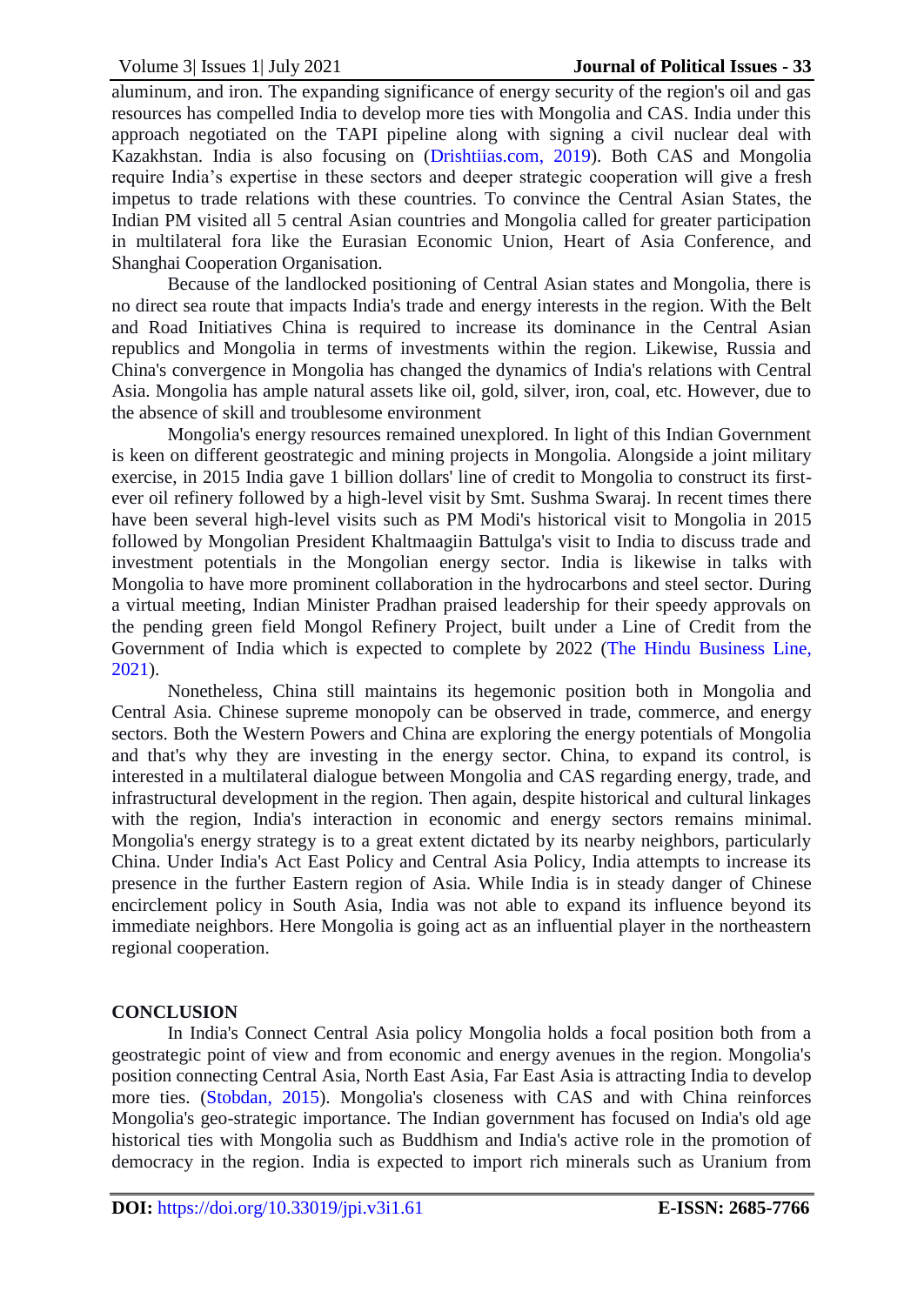#### **34 - Journal of Political Issues** Volume 3|Issues 1| July 2021

Mongolia while investing in infrastructure setup in Mongolia. India's active role in the nonaligned movement, the reputation of being the largest democracy, and the principle of nonintervention greatly attract Mongolia's foreign policymakers. Also, public inclinations developed against China in Mongolia due to its long history of suppressing and opposing residents of Inner Mongolia. Due to this India occupies a central position in Mongolian foreign policy discourse to counter China and Russia. Mongolia's transformation to democracy, its foreign, as well as domestic policy, was guided and molded by USSR but in recent times China's influence in the region is so intense and far-reaching, many people fear the loss of Mongolia's autonomy to China once again [\(Stobdan, 2015\)](#page-7-6). India is very much aware of Mongolia and CAS's significance as a geopolitical pivot but at the same time, both Mongolia and India are partnering with each other like engaging in defense as well as strategic tie-up, policymaking to strengthen their partnership. However, the achievement or failure of India's Connect Asia Policy will depend upon India's political as well as its diplomatic will to transform India's interest in regional integration in reality.

# **FUNDING**

This Study received no specific grant from any funding agency in the public, commercial or not for profit sectors.

#### **CONFLICTS OF INTERESTS:**

The authors have declared no competing interests exist.

# **REFERENCES**

- <span id="page-6-4"></span>Ahamed, M. S. (2012, June 12). *Keynote Address at First India-Central Asia Dialogue on India's 'Connect Central Asia' Policy at India's 'Connect Central Asia' Policy*. Ministry of Indian External Affairs Retrieved May 10, 2021 from <https://www.mea.gov.in/Speeches-Statements.htm?dtl/19791/>
- <span id="page-6-1"></span>Bulag, U. E. (2010). Mongolia in 2009: From Landlocked to Land- linked Cosmopolitan. *Asian Survey*, 50(1), 97-103. <https://doi.org/10.1525/as.2010.50.1.9>
- <span id="page-6-5"></span>Drishtiias.com. (2019). *Connect Central Asia Policy*. Drishti IAS. <https://www.drishtiias.com/to-the-points/Paper2/connect-central-asia-policy>
- <span id="page-6-3"></span>De, P., & Pan, S. (2017, October). India-Mongolia Economic Relations: Current Status and Future Prospect. *The Northeast Asian Economic Review*, 5(2), 31-47. <https://ideas.repec.org/a/eri/review/5231-47.html>
- <span id="page-6-0"></span>Goodson, J., & Addleton, J. (2020, January 29). *How Great Power Competition Is Changing the Geopolitics of Mongolia*. Retrieved from RealClear Defense: [https://www.realcleardefense.com/articles/2020/01/29/how\\_great\\_power\\_competition\\_i](https://www.realcleardefense.com/articles/2020/01/29/how_great_power_competition_is_changing_the_geopolitics_of_mongolia_115003.html) [s\\_changing\\_the\\_geopolitics\\_of\\_mongolia\\_115003.html](https://www.realcleardefense.com/articles/2020/01/29/how_great_power_competition_is_changing_the_geopolitics_of_mongolia_115003.html)
- <span id="page-6-2"></span>Krishna, V. (2017). Mongolia's Foreign Policy: Profiling Fundamental Aspects. *International Journal of Applied Social Science*, 4(9-10), 402-414.